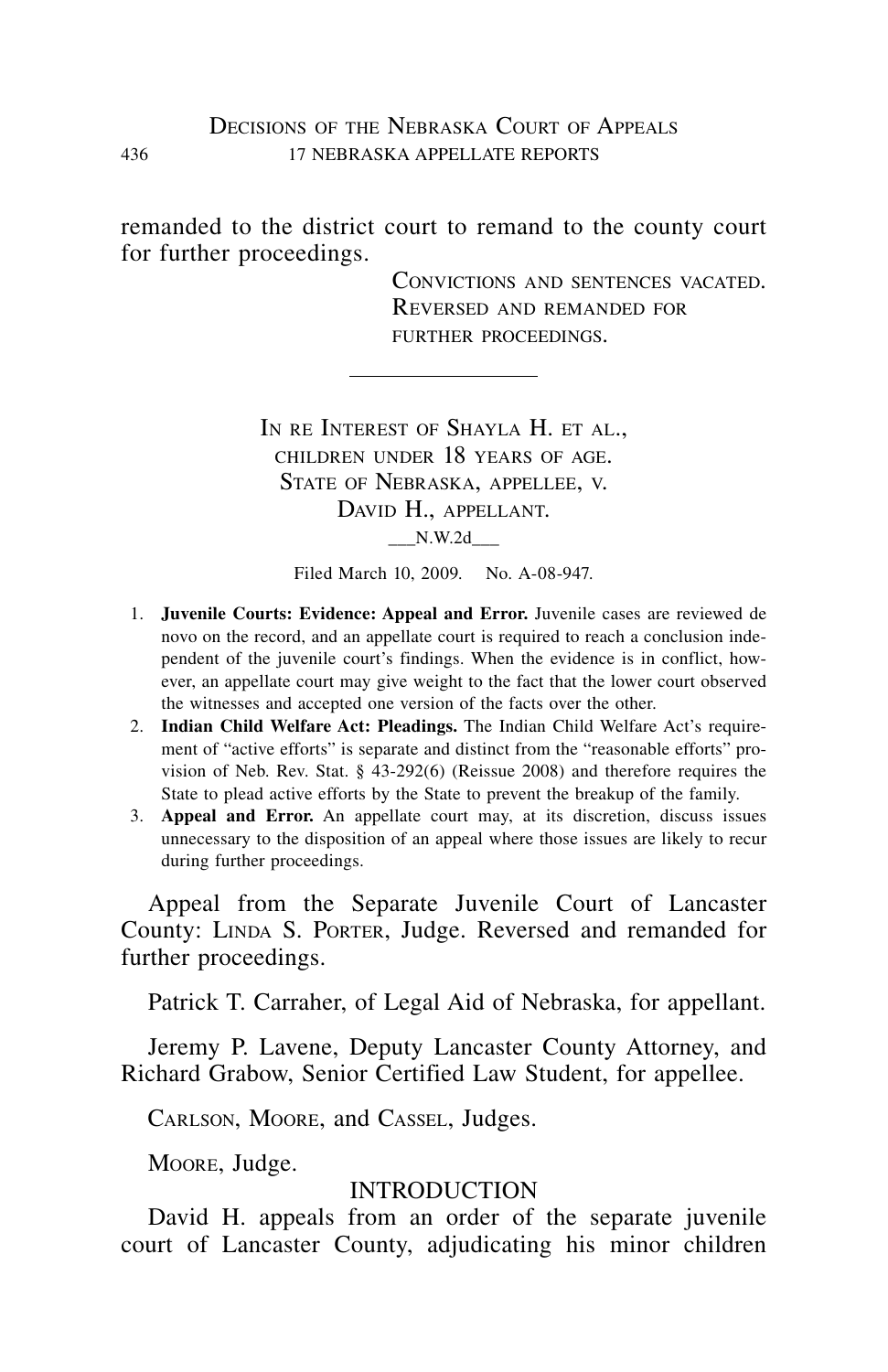as juveniles under Neb. Rev. Stat. § 43-247(3)(a) (Reissue 2008) and placing the children outside the family home. For the reasons set forth herein, we reverse, and remand for further proceedings.

#### **BACKGROUND**

David is the father of three minor children, Shayla H., born August 21, 2001; Shania H., born August 1, 2003; and Tanya H., born September 26, 2004. Because the mother of the children is not involved in the present appeal, we have limited our recitation of the facts to only those applicable to David. Through David, the children are eligible for enrollment with the Rosebud Sioux Tribe (Tribe).

The State filed a petition in the juvenile court on February 15, 2008, alleging that the children were within the meaning of § 43-247(3)(a) in that they lacked proper parental care by reason of the faults or habits of David. The petition included the following allegations: (1) that since November 2007, David had failed to provide one or more of the children with proper medical care; (2) that on one or more occasion since January 2007, David had been involved in physical or verbal domestic confrontations with the children's mother occurring in the presence of or vicinity of one or more of the children; and (3) that on one or more occasion since November 2007, David had been under the influence of methamphetamine while being the primary caregiver of one or more of the children. The State alleged that because of these allegations, the children were at risk of physical or emotional harm. The petition does not contain any allegations under or references to the Nebraska Indian Child Welfare Act (ICWA), Neb. Rev. Stat. §§ 43-1501 to 43-1516 (Reissue 2008).

The State also filed a motion for ex parte temporary custody of the children. In the motion, the State alleged that the case fell within the provisions of  $\S$  43-247(3)(a) and that the children were in such conditions or surroundings that their welfare and best interests required that their custody be immediately assumed by the Department of Health and Human Services (Department) in order to place the children in the safest and least restrictive placement pending a hearing. In the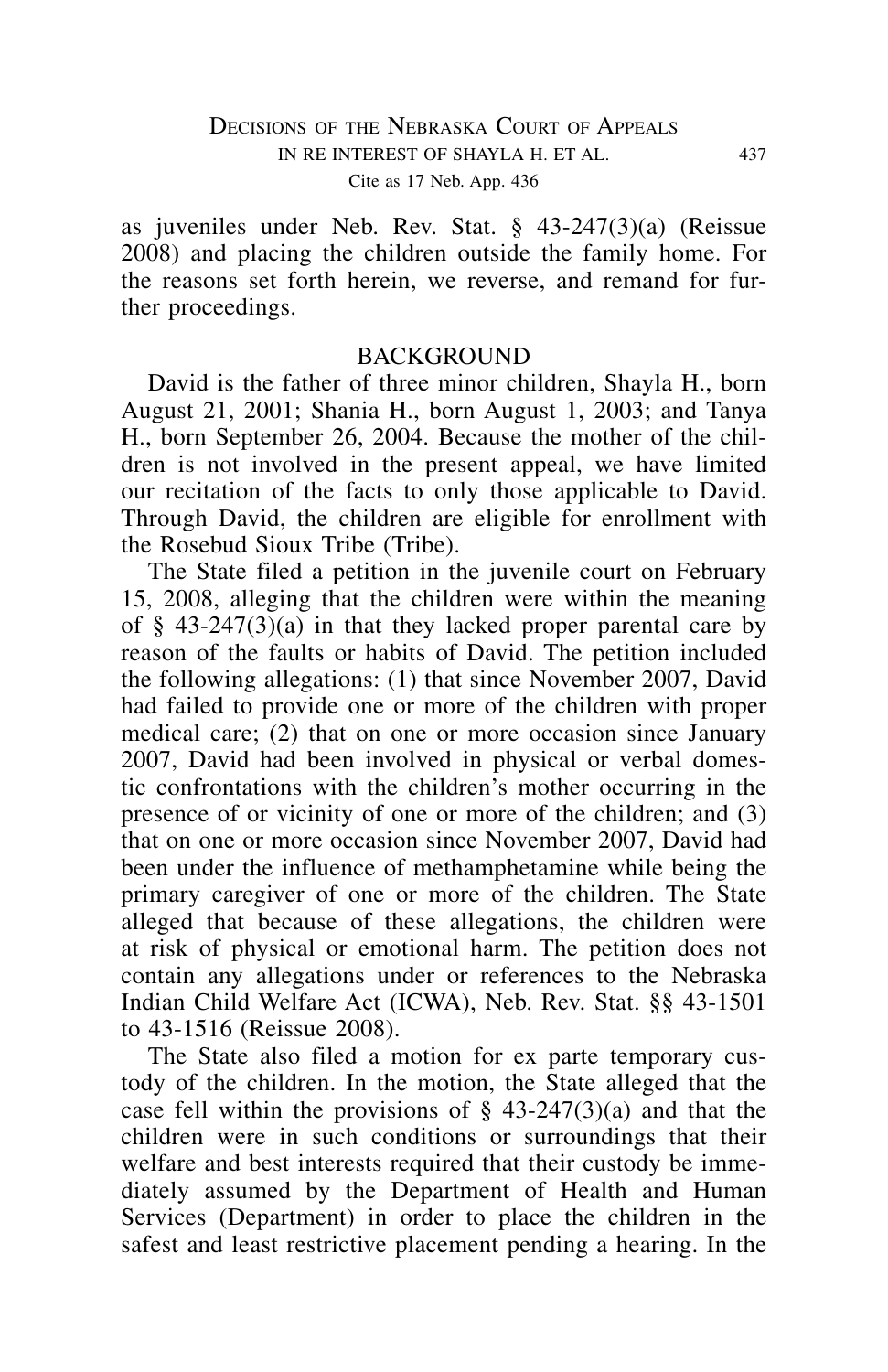accompanying affidavit, Holly Leonard, a protection and safety worker with the Department, set forth allegations of medical neglect, domestic violence, and substance abuse. Neither the motion nor the affidavit contains any information regarding the children's eligibility for enrollment with the Tribe or allegations under the ICWA. An ex parte order was entered, and the children were placed in foster care.

A hearing on the State's motion for temporary custody was held on February 20, 2008, and was continued for 1 week upon the parties' request. At the February 27 temporary custody hearing, the juvenile court heard testimony from Leonard, David, and the children's mother. The court received into evidence a copy of the State's motion for ex parte temporary custody, with Leonard's affidavit, and a copy of a letter from the Tribe indicating the children's eligibility for enrollment. Leonard testified that the Department was recommending that custody of the children be continued with the Department due to the lack of an appropriate safety monitor to reside in the family home to ensure the safety of the children. Leonard indicated that the Department was aware that David was enrolled with the Tribe. Leonard did not know whether the Tribe had been contacted about the pending juvenile case. Based on the evidence presented at the hearing, the court continued the children's temporary custody with the Department, but continued the hearing to allow for expert testimony relative to the provisions of the ICWA and to allow for notice to the Tribe.

On April 10, 2008, the matter came on for hearing for adjudication on the petition and further hearing on the out-of-home placement of the children under the applicable standards of the ICWA. The juvenile court informed David of the nature of the proceedings, the possible dispositions, and his rights pursuant to Neb. Rev. Stat. § 43-279.01 (Reissue 2008). David waived a formal reading of the petition and entered a denial to the allegations. During the placement portion of the hearing, Linda Dohmen, the children's caseworker as of March 6, testified. Dohmen has a bachelor's degree in human development and the family and, at the time of the hearing, had been employed by the Department for close to 11 years. In her job, Dohmen regularly assesses the safety and well-being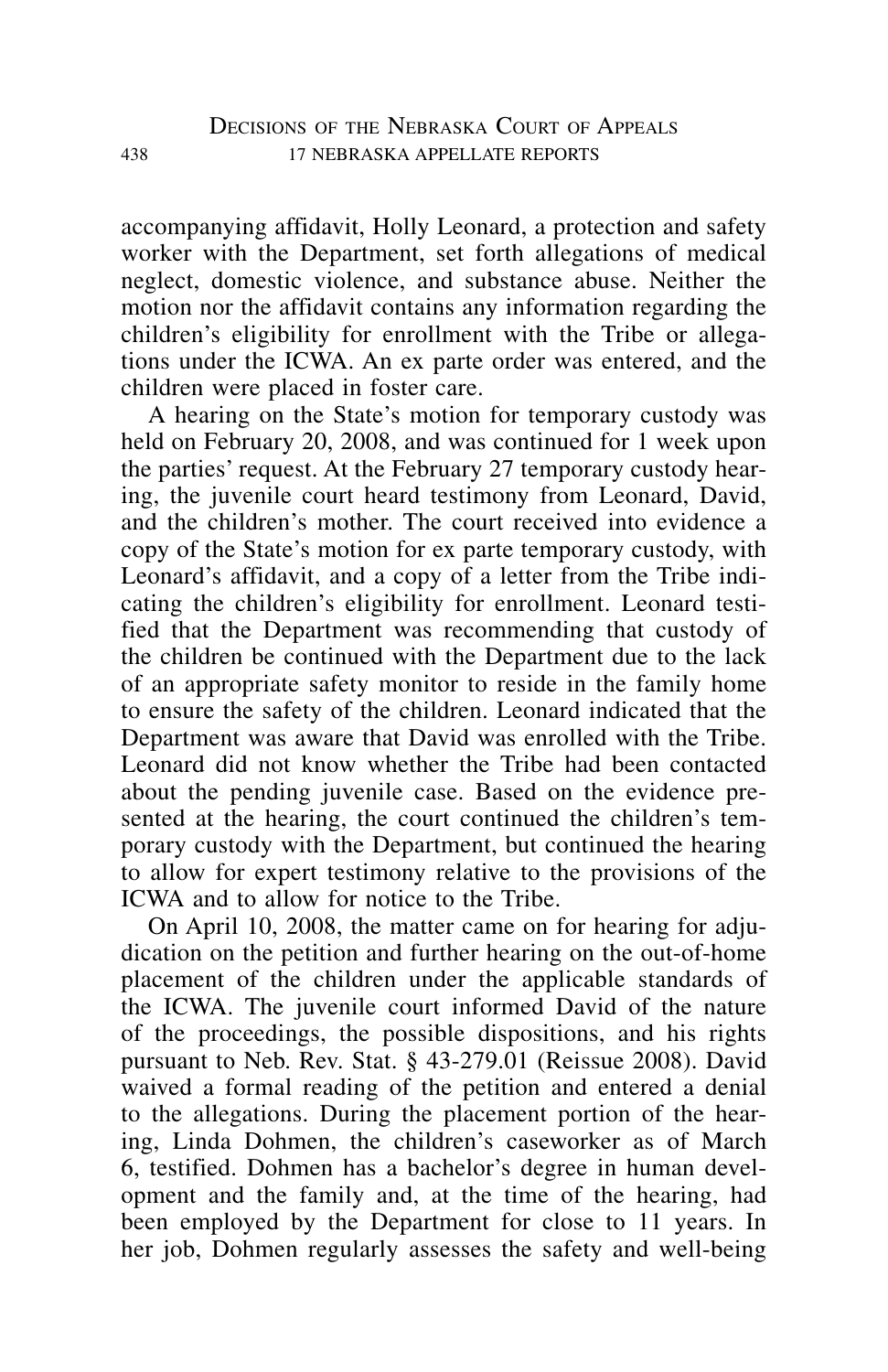## DECISIONS OF THE NEBRASKA COURT OF APPEALS in re interest of shayla h. et al. 439 Cite as 17 Neb. App. 436

of children, including the children in this case. To assist her in doing so, Dohmen has received training through the Department. Initially, when Dohmen began her employment, she received 17 weeks of training, and then each year, she receives "up to 24 hours of continuous training to fulfil[l] [her] duties with the Department." Dohmen testified that "[a]ssessing children" is one of the duties she continues to be trained on and that she recently received a 6-day training on "the new safety model" being used by the Department. Dohmen testified that the safety model is "a new way of identifying whether there [are] any safety risks." Dohmen was asked whether placing the children back with David would likely result in serious emotional or physical damage. David's attorney objected that Dohmen was not a qualified expert witness as required under the ICWA for such an opinion. The court overruled David's objection, and Dohmen testified that returning the children to David's care would result in serious emotional or physical damage to the children. The hearing was recessed due to a lack of time. The court continued the placement hearing, set the matter for a formal contested hearing, and ordered that its previous temporary orders remain in effect as modified following the April 10 hearing.

David filed a motion on April 11, 2008, seeking an order transferring the matter to the jurisdiction of the Tribe.

On May 2, 2008, the juvenile court considered and denied the motion to transfer jurisdiction to the Tribe. The court also heard a motion by the State for approval of placement change and received further evidence relative to the ICWA standards in connection with out-of-home placement of the children. Dohmen testified further in connection with that motion. Dohmen testified that in her 11 years with the Department, she has had the opportunity to work with families with Native American heritage. Dohmen also testified that the Department believed that there was a risk to the children of emotional or physical harm such that they could not yet be allowed to return to the family home. The hearing was recessed due to a lack of time.

The continued placement hearing and an adjudication hearing were held on May 29, 2008. David entered his voluntary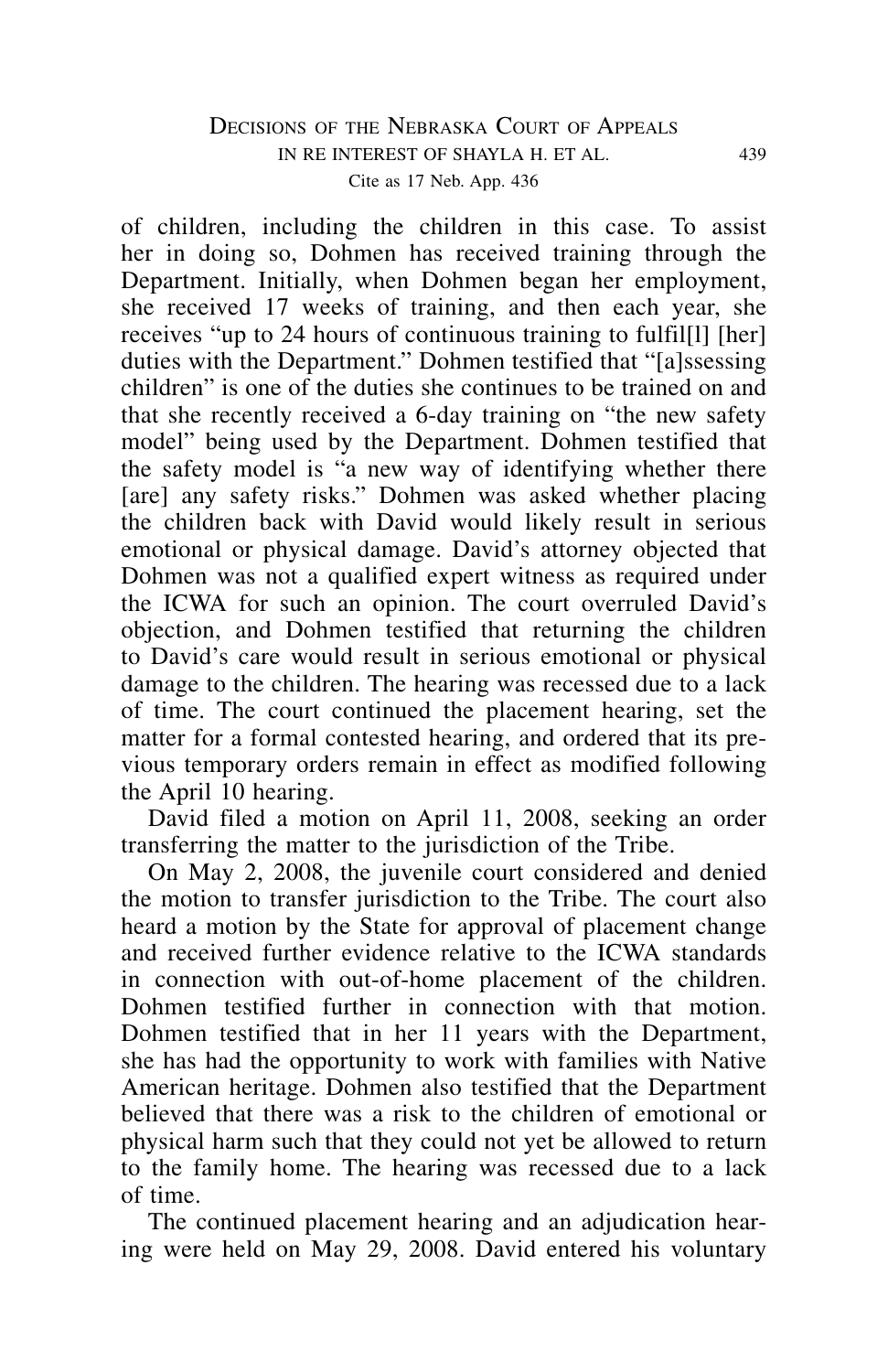appearance and waived service of summons of the amended petition on the record. In connection with the adjudication portion of the hearing, the court heard testimony from the children's grandmother, two police officers, Leonard and a former Department employee, and the children's mother. Following the conclusion of the mother's testimony, the hearing was recessed until July 2.

On July 2, 2008, the adjudication hearing resumed with testimony from David and Dohmen. In closing arguments in connection with the adjudication hearing, David's attorney argued that the ICWA requirements as to expert testimony applied both to temporary custody proceedings and to adjudication trials and that the case should be dismissed due to the State's failure to present ICWA expert testimony during the adjudication hearing. David's counsel also argued, based on this court's ruling in *In re Interest of Dakota L. et al.*, 14 Neb. App. 559, 712 N.W.2d 583 (2006), that the petition should be dismissed because it did not include any ICWA allegations. Following the parties' closing arguments with respect to adjudication, the court received evidence on the placement issue. In connection with the placement portion of the July 2 hearing, Dohmen testified, over David's objection, that it was the Department's position that placing the children back with either parent was likely to result in substantial emotional or physical harm to the children.

The juvenile court entered an order on August 15, 2008, adjudicating the children as juveniles under  $\S$  43-247(3)(a). The court addressed David's argument that the amended petition should be dismissed on the ground that it failed to include allegations pleading the applicability of the ICWA. The court's analysis is as follows:

It is clear that the children . . . are "Indian children" for whom the provisions of [the ICWA] are applicable. [Certain exhibits] clearly show that the children are eligible for membership in the . . . Tribe, thus triggering the heightened evidentiary standards and substantive requirements for out of home placement of Indian children under Neb. Rev. Stat. Section 43-1505(4) and (5). The notice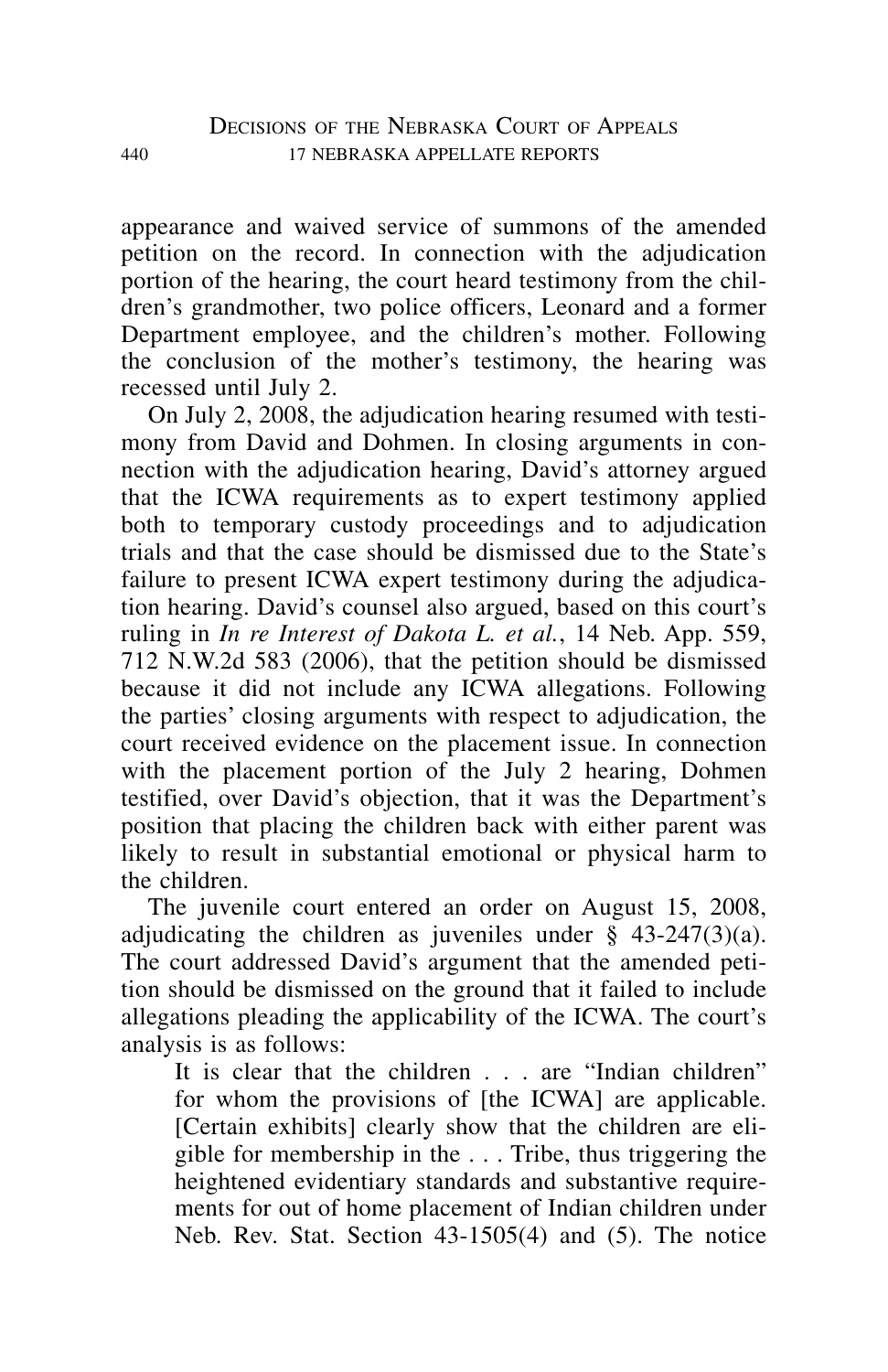requirements of the [ICWA] are also applicable and were complied with in this case . . . .

The only authority the Court has been referred to in support of the position that there is a "pleading requirement" of ICWA applicability and standards, is *In re Interest of Dakota* [*L. et al.*], . . . in which the appellate court found that the [juvenile court] erred when it proceeded under a petition which lacked ICWA allegations. In that case, however, the State had filed two petitions, the latter of which did include specific ICWA allegations, and the Court proceeded to allow the petitioner to proceed under the earlier petition over the objection of the parent, who requested additional service and preparation time in which to defend against the subsequent petition. The appellate court did not cite any specific authority for the proposition that there are "pleading" requirements under [the] ICWA which make it improper to proceed on a petition that lacks them. Further, it is noteworthy in that case that the Juvenile Court in its subsequent adjudication order did not make specific factual findings as to the substantive requirements of [the] ICWA.

There is no language in [the ICWA] which requires a specific "pleading" to be included in a petition or proceeding brought in the interest of children who are covered by the provisions of the [ICWA]. There are specific evidentiary requirements needed to support a Court-ordered out of home placement and there are also elevated standards of proof for proceedings seeking to place children in foster care. . . . In this case it is clear that those evidentiary requirements and elevated standards of proof apply insofar as the State has requested and is continuing to request an out of home placement of these children.

Counsel for [David] at no time moved to dismiss the petition or complained of its alleged insufficiency in terms of pleading requirements under [the] ICWA, until all of the evidence by all parties had been presented. Despite clear knowledge that the provisions of [the] ICWA were applicable . . . in this case, the issue was never raised as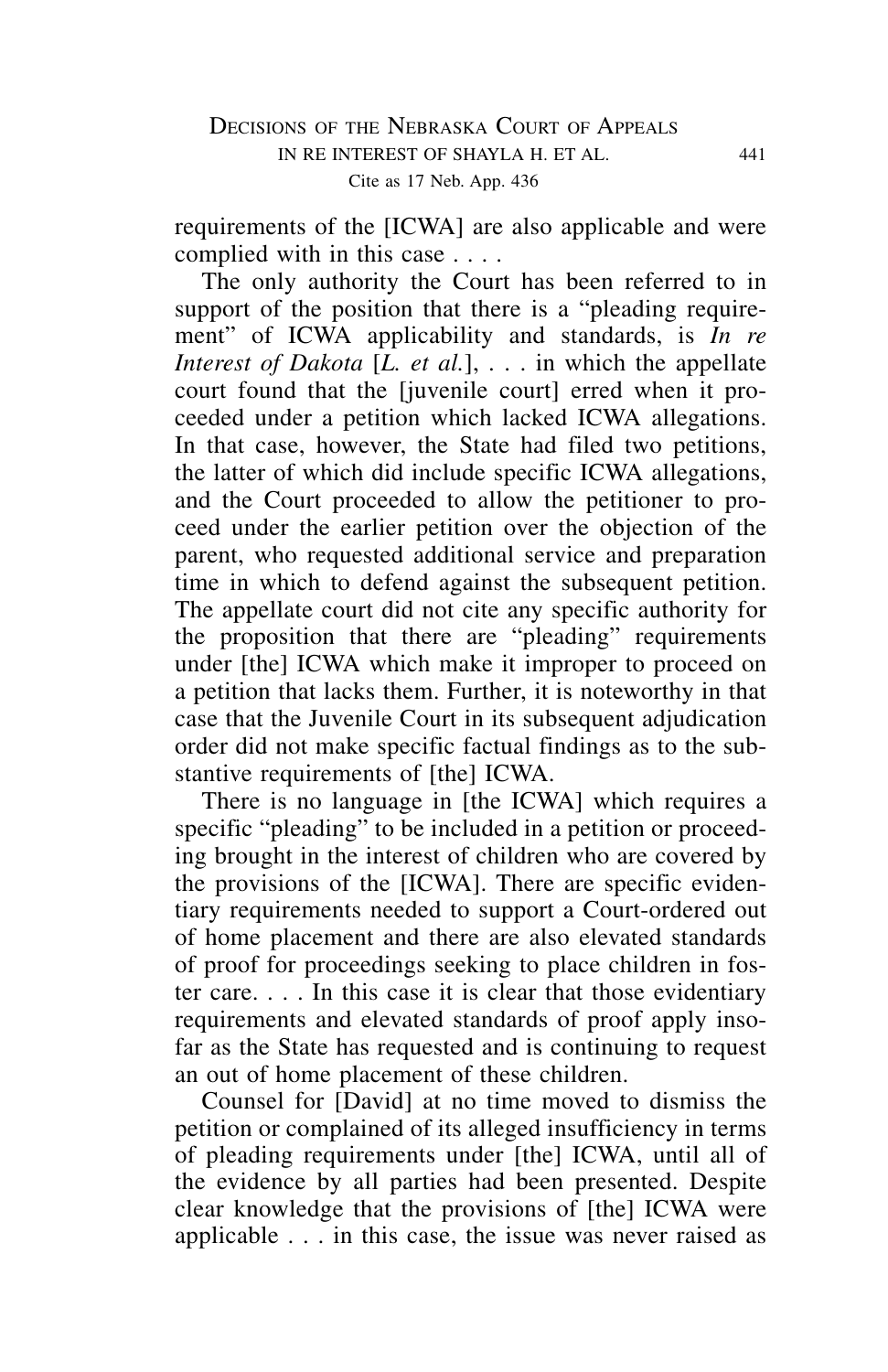a defect in the petition that could easily have been corrected. Based upon counsel's clear opportunity to raise the issue of an alleged defect in the pleading at various opportunities prior to completion of the evidence, the lack of any specific statutory pleading requirement under the [ICWA], as well as the fact that the Court will clearly apply the evidentiary and burden of proof requirements under the [ICWA] to the evidence presented, the Court overrules the motion to dismiss the petition based solely upon the lack of ICWA allegations in the petition. The Court does note that the Amended Petition clearly alleges that the parents' actions or the situation place[s] the children at risk of physical or emotional harm, which closely parallels the language of  $\lceil \S$  43- $\rceil$ 1505(5), requiring the State to prove by clear and convincing evidence, including testimony of qualified expert witnesses, that the continued custody of the child by the parent "is likely to result in serious emotional or physical damage to the child"

In its August 15, 2008 order, the juvenile court found that the State failed to prove the allegations of count I of the petition (medical neglect) as they related to David and dismissed that count for failure of proof. The court determined that the State proved the remaining counts of the petition (domestic violence and drug use) by clear and convincing evidence as they related to David.

The juvenile court also made findings on the issue of outof-home placement. The court found that Dohmen's testimony, particularly when considered with the evidence presented by the State at the formal hearing as to the violent relationship between the parents over a period of years and the use of methamphetamines by the parents as recently as 2008, was sufficient to satisfy the elevated standards under the ICWA to warrant an out-of-home placement of the children. The court observed that in *In re Interest of Devin W. et al.*, 270 Neb. 640, 707 N.W.2d 758 (2005), the Nebraska Supreme Court noted that the adjudicatory phase of juvenile proceedings is to determine whether a child falls within the meaning of  $§$  43-247(3)(a) and that the dispositional phase is to address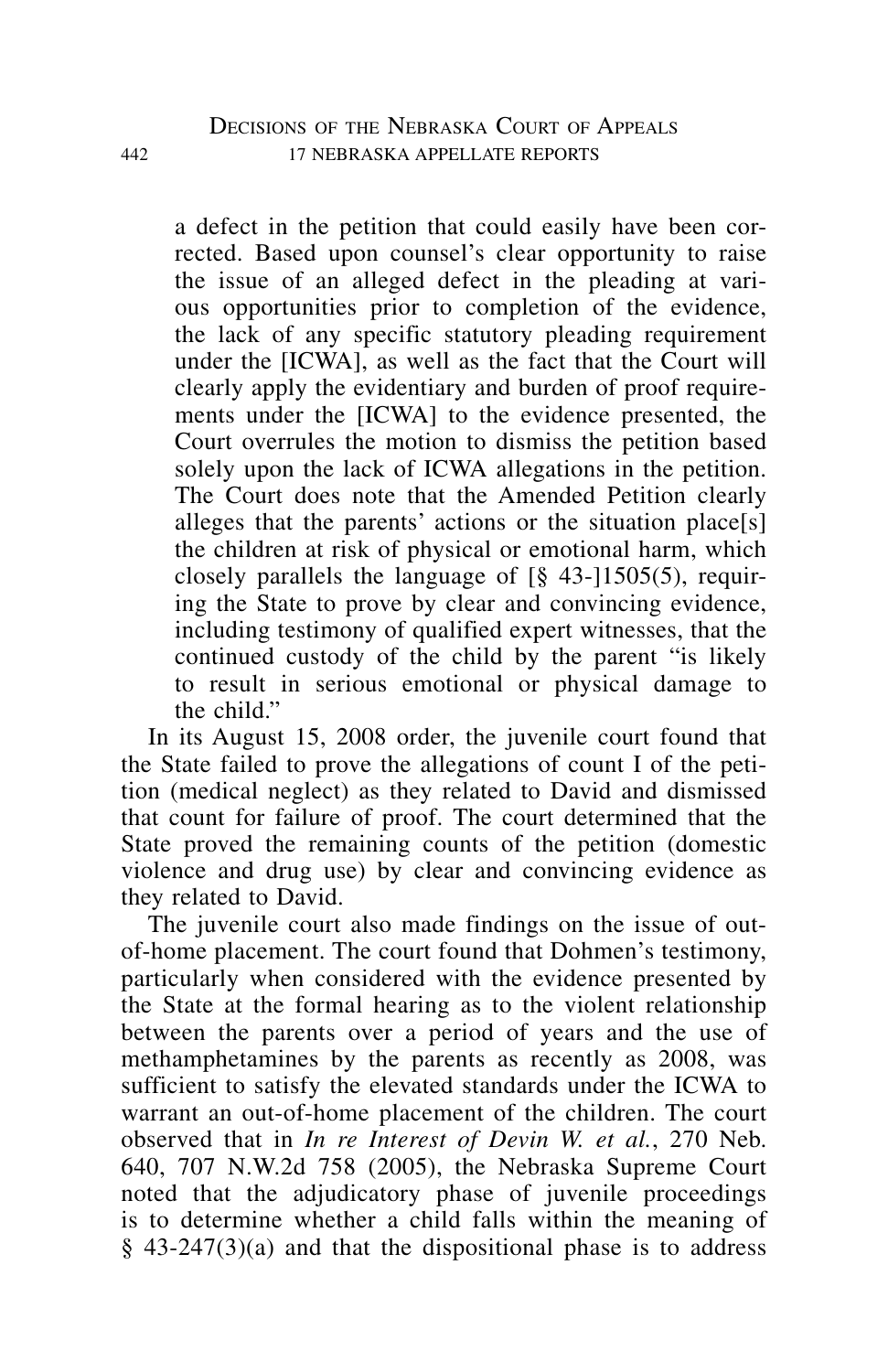## DECISIONS OF THE NEBRASKA COURT OF APPEALS in re interest of shayla h. et al. 443 Cite as 17 Neb. App. 436

the child's placement, including the parental preference for placement. The juvenile court found that, while the *In re Interest of Devin W. et al.* case did not involve Indian children, the placement standards under the ICWA would be further addressed at the dispositional phase of the present proceedings. The court determined that the State would be required to present further evidence, including the expert testimony required under the ICWA, as well as evidence of both reasonable and active efforts to reunify the family, if continued outof-home placement outside either parent's home is requested at that time. The court determined, based on the evidence currently before it, including the testimony of Dohmen and Leonard, as well as testimony presented during the formal adjudication hearing, that reasonable and active efforts were made by the State to prevent the children's removal from the parental home and that to return them to either parent's care, at that time, would likely result in serious emotional or physical harm to the children.

## ASSIGNMENTS OF ERROR

David asserts that the juvenile court erred in (1) not following decisions from this court regarding pleadings under the ICWA, (2) entering an order of adjudication when the State failed to present expert testimony regarding standards set forth in the ICWA, (3) adjudicating the children as juveniles under  $§$  43-247(3)(a), and (4) removing the children from the family home and placing them in foster care without expert testimony as required under the ICWA.

David also argues, but does not assign as error, that the juvenile court erred in finding that a certain district court order was not relevant evidence in the present case. Errors argued but not assigned will not be considered on appeal. *Vokal v. Nebraska Acct. & Disclosure Comm.*, 276 Neb. 988, 759 N.W.2d 75 (2009).

#### STANDARD OF REVIEW

[1] Juvenile cases are reviewed de novo on the record, and an appellate court is required to reach a conclusion independent of the juvenile court's findings. *In re Interest of Taylor W.*,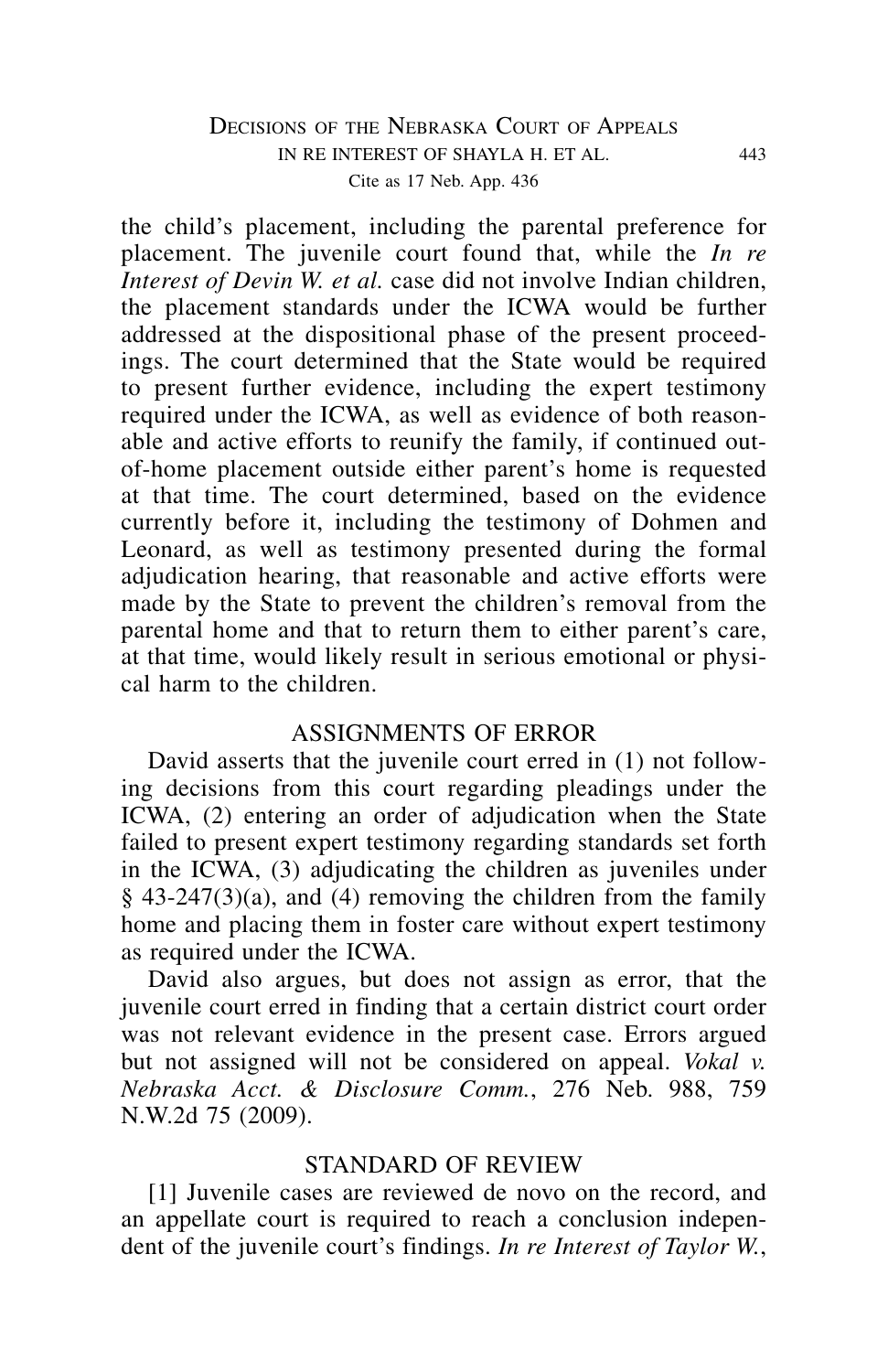276 Neb. 679, 757 N.W.2d 1 (2008); *In re Interest of Jagger L.*, 270 Neb. 828, 708 N.W.2d 802 (2006). When the evidence is in conflict, however, an appellate court may give weight to the fact that the lower court observed the witnesses and accepted one version of the facts over the other. *In re Interest of Jagger L., supra.*

# ANALYSIS

## *Pleadings.*

David asserts that the juvenile court erred in not following decisions from this court regarding pleadings under the ICWA. We treat this argument as one assigning error to the juvenile court's failure to sustain David's motion to dismiss the petition.

One of the reasons the juvenile court gave for overruling David's motion to dismiss the petition due to the lack of ICWA allegations was his counsel's failure to raise the issue earlier in the proceedings. David's motion was made during the course of closing arguments in connection with the adjudication hearing. David's motion was purportedly a motion for failure to state a cause of action under Neb. Ct. R. Pldg. § 6-1112(b)(6), and we observe that § 6-1112(b) allows for such a defense to be made at trial. See, also,  $\delta$  6-1112(h)(2) (waiver or preservation of certain defenses). Thus, to the extent that the court's denial was based upon the motion's untimeliness, this was error.

David argues that the petition and motions for temporary custody should have alleged facts with regard to § 43-1505, which sets forth guidelines for state courts to follow in involuntary proceedings when the court knows or has reason to know that an Indian child is involved. The following subsections of § 43-1505 are relevant to our analysis:

(4) Any party seeking to effect a foster care placement of, or termination of parental rights to, an Indian child under state law shall satisfy the court that active efforts have been made to provide remedial services and rehabilitative programs designed to prevent the breakup of the Indian family and that these efforts have proved unsuccessful.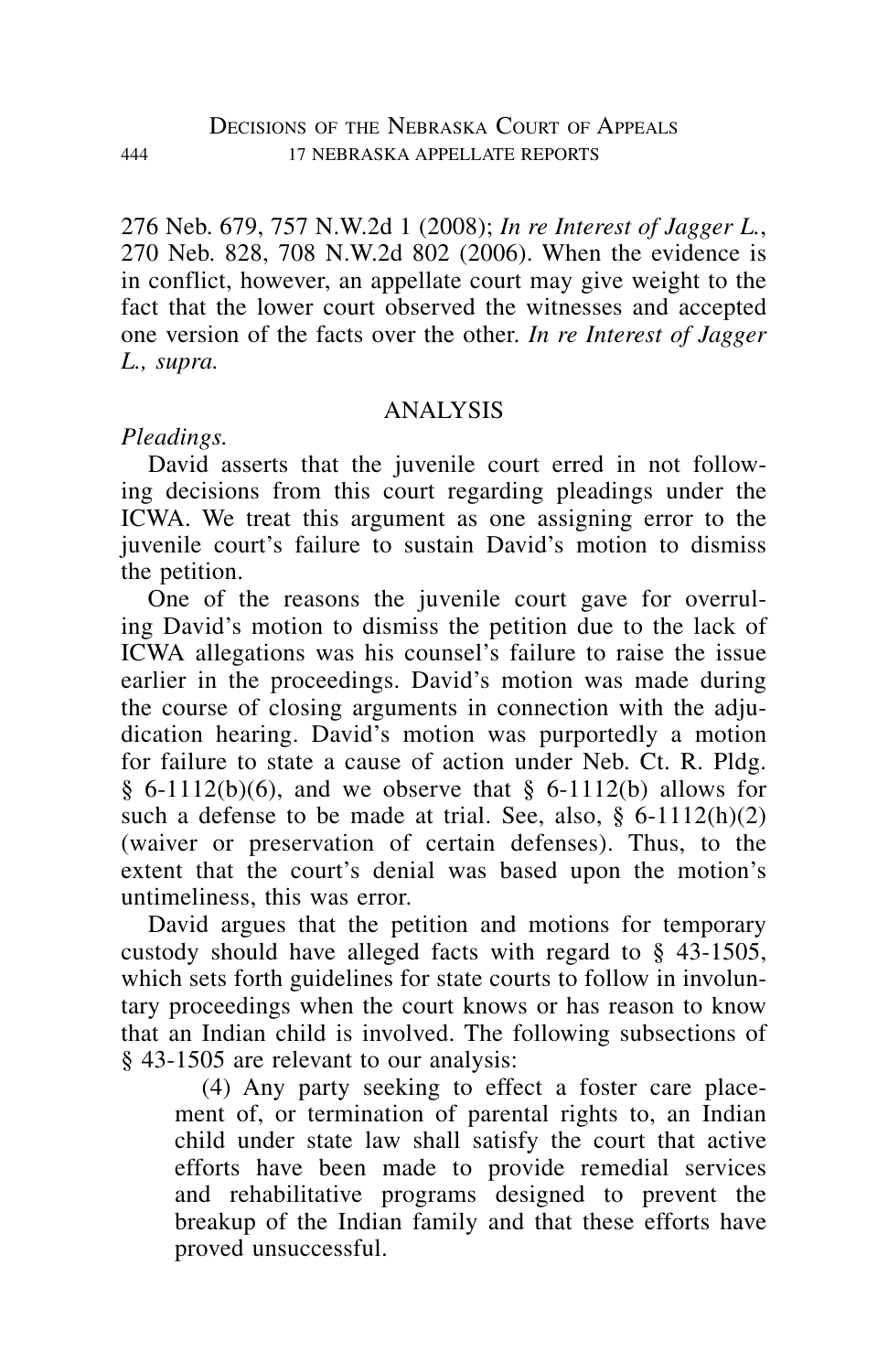(5) No foster care placement may be ordered in [an involuntary] proceeding [in a state court] in the absence of a determination, supported by clear and convincing evidence, including testimony of qualified expert witnesses, that the continued custody of the child by the parent or Indian custodian is likely to result in serious emotional or physical damage to the child.

(6) No termination of parental rights may be ordered in such proceeding in the absence of a determination, supported by evidence beyond a reasonable doubt, including testimony of qualified expert witnesses, that the continued custody of the child by the parent or Indian custodian is likely to result in serious emotional or physical damage to the child.

This court previously addressed ICWA pleading requirements in the context of a termination of parental rights proceeding in *In re Interest of Sabrienia B.*, 9 Neb. App. 888, 621 N.W.2d 836 (2001). In *In re Interest of Sabrienia B.*, the State failed to include ICWA language in its motion for termination, although the parties had stipulated that the child was Indian and that the ICWA would be applicable to any termination proceedings. The State's motion for termination included language under the general termination statute, see Neb. Rev. Stat. § 43-292 (Reissue 2008), but it failed to include any specific ICWA language under § 43-1505(4) and (6). The mother in that case demurred to the motion for termination, claiming that because the State's motion did not include any ICWA language, the allegations in the motion did not "'articulate an essential element to sustain a finding and Order of termination.'" 9 Neb. App. at 890, 621 N.W.2d at 839. The juvenile court denied the demurrer and terminated the mother's parental rights. The juvenile court concluded that the State had proved the requirements of § 43-1505(4) and (6), even though no ICWA language appeared in the motion. The mother appealed, alleging, among other things, that the juvenile court erred in finding that the State's motion stated a cause of action.

[2] On appeal, this court held that the ICWA's requirement of "active efforts" is separate and distinct from the "reasonable efforts" provision of  $\hat{\S}$  43-292(6) and therefore requires the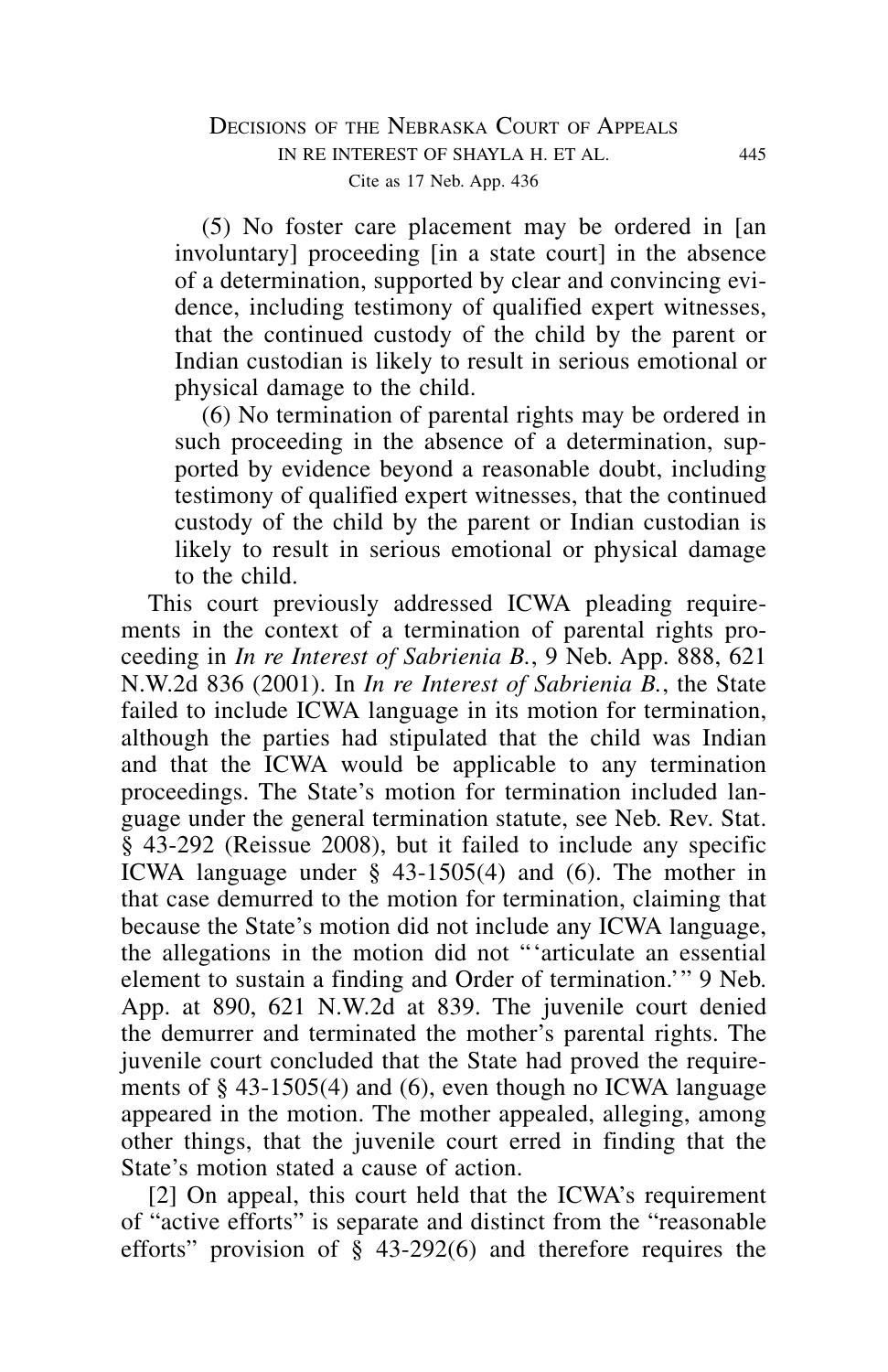State to plead active efforts by the State to prevent the breakup of the family. *In re Interest of Sabrienia B., supra*. This court determined that the State's motion failed to state a cause of action for termination of parental rights under the ICWA. We found the State's failure to include the relevant ICWA language in its motion was not remedied by the facts that the applicability of the ICWA had been discussed in court and that the juvenile court specifically found that the State had proved the relevant ICWA requirements. This court reversed the order of termination, granting the State leave to amend its motion on remand.

This court applied the rationale of *In re Interest of Sabrienia B.* to an adjudication proceeding in *In re Interest of Dakota L. et al.*, 14 Neb. App. 559, 712 N.W.2d 583 (2006). In that case, the State filed a petition alleging that the children were within the meaning of  $\S$  43-247(3)(a) and also filed a motion for temporary custody, requesting that temporary custody of the children be placed with the Department. Neither the original petition nor the motion for temporary custody included any allegations under the ICWA. The juvenile court ordered that temporary custody be given to the Department, with placement to exclude the mother's home. At a first appearance and detention/protective custody hearing, the court was informed that the ICWA was applicable and that the children were enrolled in an Indian tribe. The court informed the mother of her rights, including the enhanced evidentiary standard of the ICWA. An ICWA notice was then sent to the applicable tribe. Subsequently, the State filed an amended petition with the court, which petition included ICWA language in its allegations. Then, for reasons not important to our analysis, at the adjudication hearing, the court proceeded with the adjudication hearing on the original, rather than the amended, petition. The juvenile court adjudicated the children under  $\S$  43-247(3)(a), made a finding in the adjudication order that the ICWA applied to the proceedings, and found that certain allegations of the petition were true by clear and convincing evidence. The court made no specific findings under the ICWA.

On appeal to this court, the mother alleged, among other things, that the State's petition failed to meet the pleading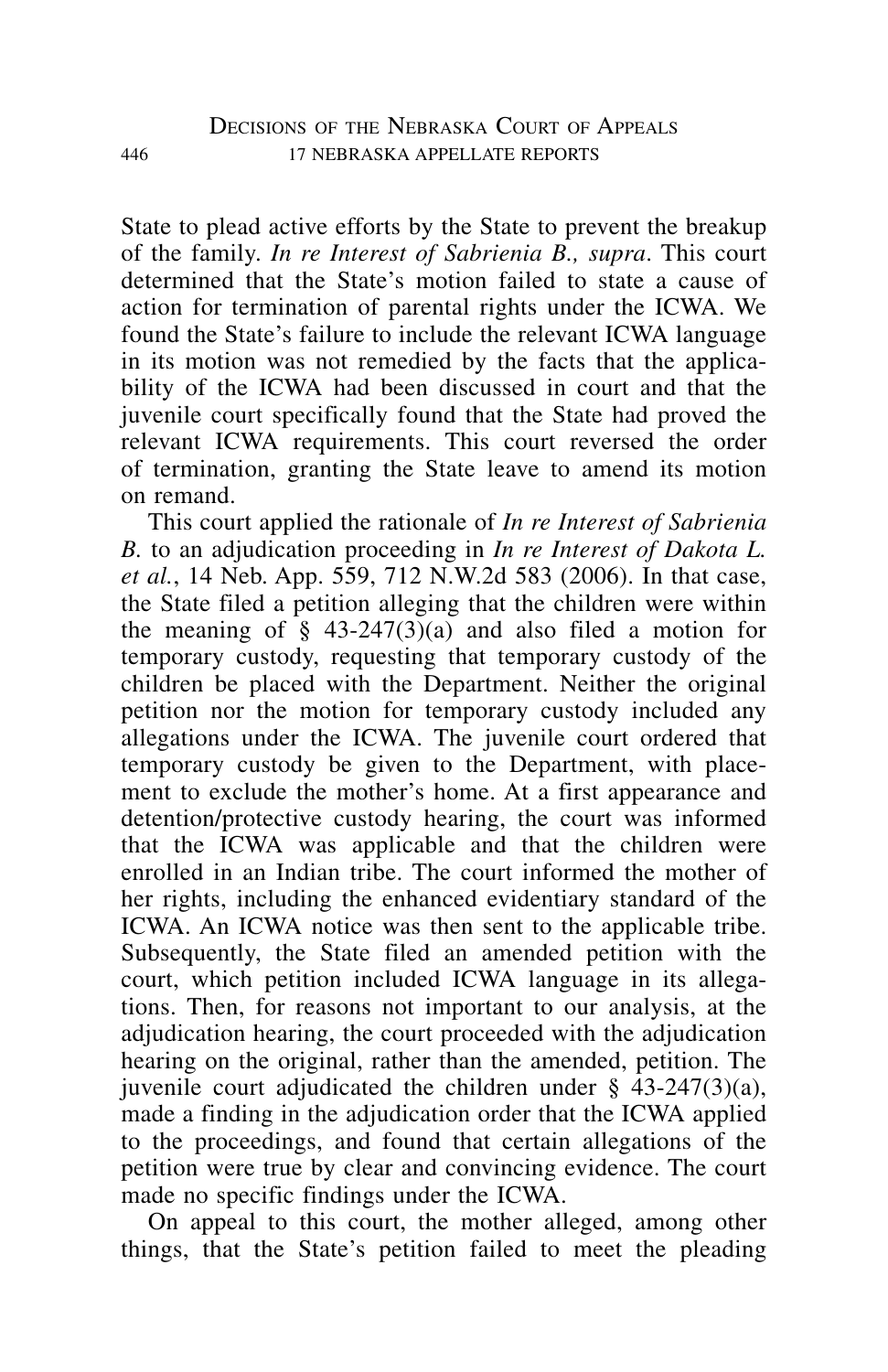## DECISIONS OF THE NEBRASKA COURT OF APPEALS in re interest of shayla h. et al. 447 Cite as 17 Neb. App. 436

requirements of the ICWA, infringing her due process rights. This court applied the rationale of *In re Interest of Sabrienia B.*, 9 Neb. App. 888, 621 N.W.2d 836 (2001), and concluded that in an action for adjudication of Indian children, it is necessary to plead facts under the ICWA. *In re Interest of Dakota L. et al., supra*. This court observed that although the State filed an amended petition including allegations under the ICWA, the court did not adjudicate the children on that petition. We determined that it was error for the court to proceed under the original petition, which did not allege facts under the ICWA, despite the fact that the mother had been served with the amended petition and had been notified in court of the ICWA's applicability. We also concluded that the court erred in proceeding on the original petition, which had been superseded by the amended petition. Accordingly, we reversed the order of adjudication and remanded the cause for an adjudication under an appropriate amended petition, with directions to the court to make specific findings as required by § 43-1505.

In the present case, neither the petition nor the motion for temporary custody included any allegations under the ICWA. In the petition, the State asked the court to make such orders concerning the care, custody, and control of the children as it deemed proper, including liability for child support if the children were placed outside the parental home. The motion for temporary custody urged that the children's custody be immediately assumed by the court in order to place the children in the safest and least restrictive placement pending a hearing. Clearly, placement outside the family home was contemplated by both the petition and the motion. We observe that the juvenile court in this case did make ICWA findings in its August 15, 2008, order, unlike the court in *In re Interest of Dakota L. et al.*, 14 Neb. App. 559, 712 N.W.2d 583 (2006). Nonetheless, we conclude that allegations under the ICWA were required in the petition and motion for temporary custody. Therefore, we find that the juvenile court erred in failing to sustain David's motion to dismiss made at the adjudication hearing. The defects in the State's petition and motion appear capable of being cured by amendment. We note that the record does not show that the State ever sought to amend the petition and/or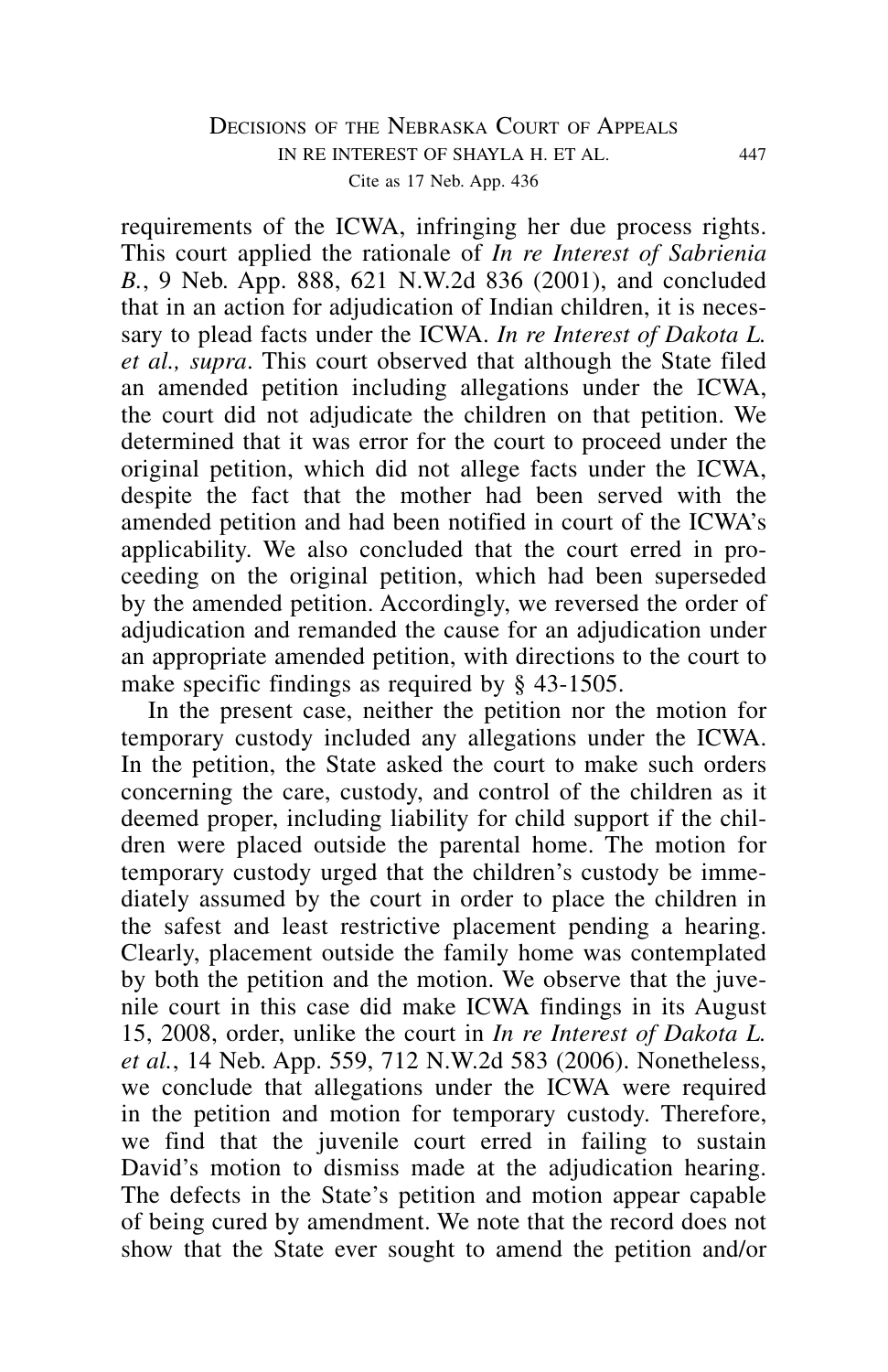motion. But see *Alston v. Parker*, 363 F.3d 229 (3d Cir. 2004) (noting that complaints vulnerable to Fed. R. Civ. P.  $12(b)(6)$ ) dismissal should not be dismissed without allowing amendment even when plaintiff does not seek leave to amend). As such, we reverse, and remand for further proceedings consistent with this opinion.

# *Expert Testimony.*

[3] David asserts that the juvenile court erred in removing the children from the family home and placing them in foster care without expert testimony as required under the ICWA. Because issues regarding the expert testimony required under the ICWA are likely to recur upon remand, we have reviewed this assignment of error. An appellate court may, at its discretion, discuss issues unnecessary to the disposition of an appeal where those issues are likely to recur during further proceedings. *Gavin v. Rogers Tech. Servs.*, 276 Neb. 437, 755 N.W.2d 47 (2008).

Pursuant to the ICWA, qualified expert testimony is required on the issue of whether serious emotional harm or physical damage to the Indian child is likely to occur if the child is not removed from the home before foster care placement may be ordered. See § 43-1505(5). A similar requirement is imposed by § 43-1505(6) in the context of termination of parental rights proceedings. This evidence must be established by qualified expert testimony provided by a professional person having substantial education and experience in the area of his or her specialty. See *In re Interest of C.W. et al.*, 239 Neb. 817, 479 N.W.2d 105 (1992).

The Nebraska Supreme Court has previously addressed the qualifications of experts to give testimony under § 43-1505. In *In re Interest of C.W. et al.*, 239 Neb. at 824, 479 N.W.2d at 111, the court noted the following guidelines set forth by the Bureau of Indian Affairs under which expert witnesses will most likely meet the requirements of the ICWA:

"(i) A member of the Indian child's tribe who is recognized by the tribal community as knowledgeable in tribal customs as they pertain to family organization and childrearing practices.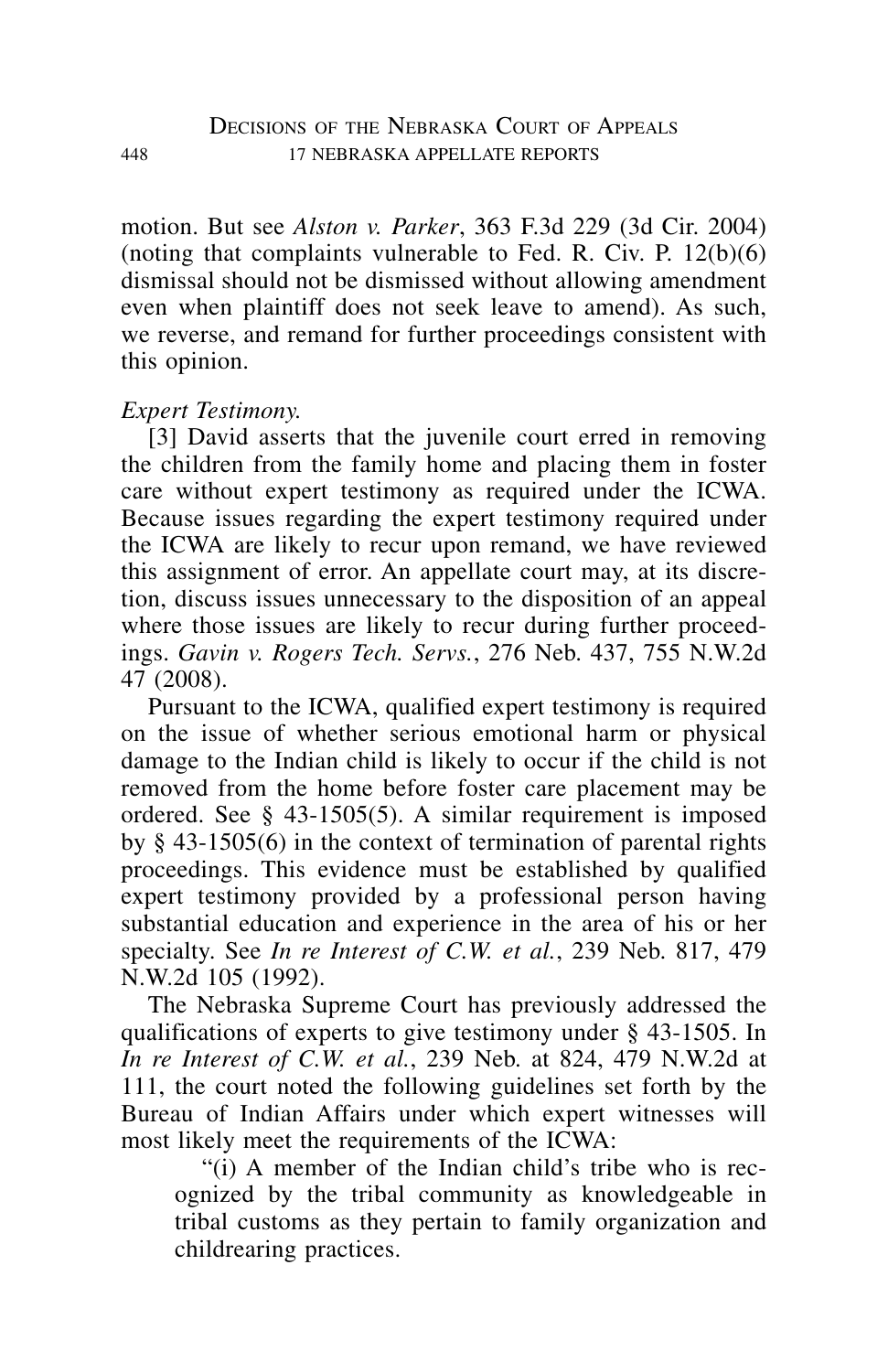"(ii) A lay expert witness having substantial experience in the delivery of child and family services to Indians, and extensive knowledge of prevailing social and cultural standards in childrearing practices within the Indian child's tribe.

"(iii) A professional person having substantial education and experience in the area of his or her specialty."

In that case, the court reviewed case law from other jurisdictions finding that a witness' background in Indian culture does not necessarily determine that witness' qualifications as an expert under the ICWA. The court found no error in the admission of the expert's opinion in that particular case, where he possessed substantial education and experience in his area of specialty, which was clinical psychology, and the court determined that his lack of experience with the Indian way of life did not compromise or undermine the value of his testimony. See, also, *In re Interest of Phoebe S. & Rebekah S.*, 11 Neb. App. 919, 664 N.W.2d 470 (2003) (social work professor qualified to testify as expert witness under ICWA, where professor had substantial education and experience in area of child welfare, bonding, and attachment and in sociological aspects of childhood, and was experienced and knowledgeable about ICWA); *C.E.H. v. L.M.W.*, 837 S.W.2d 947 (Mo. App. 1992) (stating that phrase "qualified expert witness" is not defined by federal ICWA, but legislative history of federal ICWA reveals that phrase is meant to apply to expertise beyond normal social worker's qualifications), citing *Matter of Adoption of T.R.M.*, 525 N.E.2d 298 (Ind. 1988).

In the present case, the only witness to provide testimony that returning the children to David's care was likely to result in serious emotional or physical damage to the children was Dohmen. Dohmen has a bachelor's degree in human development, had been employed by the Department for close to 11 years, and regularly assesses the safety and well-being of children in the course of her employment. To assist her in her duties, Dohmen receives regular training through the Department. Dohmen testified that in her 11 years with the Department, she has had the opportunity to work with families with Native American heritage. While we decline to address the